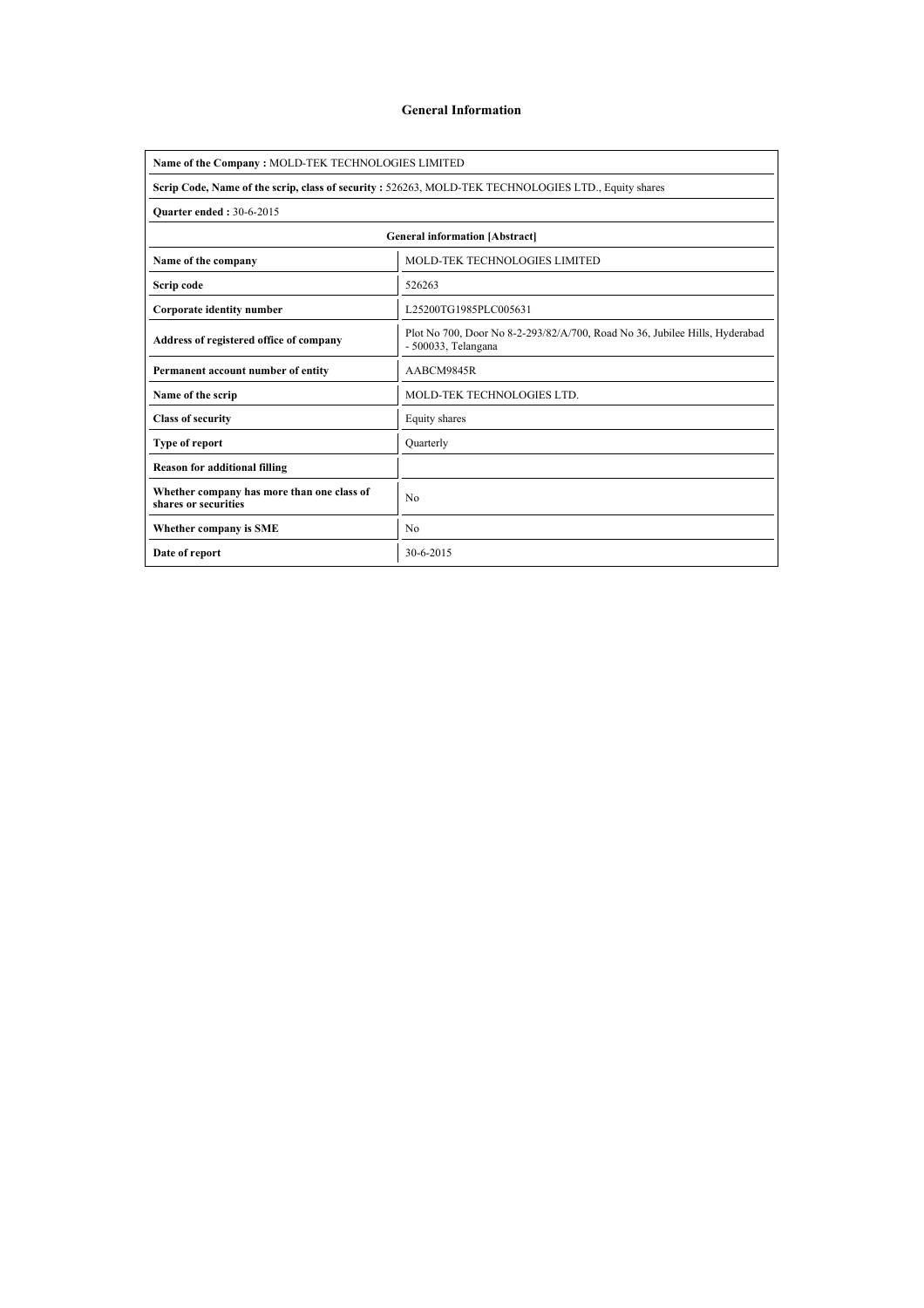# Disclosure of shareholding pattern

| Name of the Company: MOLD-TEK TECHNOLOGIES LIMITED                                                         |                                           |                                                                             |                                                                                                                           |  |  |  |  |  |  |  |
|------------------------------------------------------------------------------------------------------------|-------------------------------------------|-----------------------------------------------------------------------------|---------------------------------------------------------------------------------------------------------------------------|--|--|--|--|--|--|--|
| Scrip Code, Name of the scrip, class of security : 526263, MOLD-TEK TECHNOLOGIES LTD., Equity shares       |                                           |                                                                             |                                                                                                                           |  |  |  |  |  |  |  |
| <b>Quarter ended: 30-6-2015</b>                                                                            |                                           |                                                                             |                                                                                                                           |  |  |  |  |  |  |  |
| Disclosure of notes on shareholding pattern                                                                |                                           |                                                                             | <b>Notes</b>                                                                                                              |  |  |  |  |  |  |  |
| Partly paid-up shares                                                                                      |                                           |                                                                             |                                                                                                                           |  |  |  |  |  |  |  |
| Description partly paid-up<br>ID<br>shares                                                                 | Number of<br>partly paid-up<br>shares     | As a percentage of total<br>number of partly paid-up<br>shares              | As a percentage of total number of<br>shares of the company                                                               |  |  |  |  |  |  |  |
|                                                                                                            | Shares held by promoter or promoter group |                                                                             |                                                                                                                           |  |  |  |  |  |  |  |
| <b>Total Shares held by promoter or</b><br>promoter group                                                  |                                           |                                                                             |                                                                                                                           |  |  |  |  |  |  |  |
| Shares held by public                                                                                      |                                           |                                                                             |                                                                                                                           |  |  |  |  |  |  |  |
| <b>Total Shares held by public</b>                                                                         |                                           |                                                                             |                                                                                                                           |  |  |  |  |  |  |  |
| Total                                                                                                      |                                           |                                                                             |                                                                                                                           |  |  |  |  |  |  |  |
| <b>Outstanding convertible securities</b>                                                                  |                                           |                                                                             |                                                                                                                           |  |  |  |  |  |  |  |
| <b>Description of outstanding</b><br>ID<br>convertible securities                                          | Number of<br>outstanding<br>securities    | As a percentage of total<br>number of outstanding<br>convertible securities | As a percentage of total number of<br>shares of the company, assuming full<br>conversion of the convertible<br>securities |  |  |  |  |  |  |  |
| Shares held by promoter or promoter group                                                                  |                                           |                                                                             |                                                                                                                           |  |  |  |  |  |  |  |
| Total shares held by promoter or<br>promoter group                                                         |                                           |                                                                             |                                                                                                                           |  |  |  |  |  |  |  |
| Shares held by public                                                                                      |                                           |                                                                             |                                                                                                                           |  |  |  |  |  |  |  |
| <b>Total Shares held by public</b>                                                                         |                                           |                                                                             |                                                                                                                           |  |  |  |  |  |  |  |
| Total                                                                                                      |                                           |                                                                             |                                                                                                                           |  |  |  |  |  |  |  |
| Warrants                                                                                                   |                                           |                                                                             |                                                                                                                           |  |  |  |  |  |  |  |
| ID<br><b>Description of warrants</b>                                                                       | Number of<br>warrants                     | As a percentage of total<br>number of warrants                              | As a percentage of total number of<br>shares of the company, assuming full<br>conversion of warrants                      |  |  |  |  |  |  |  |
| Shares held by promoter or promoter group                                                                  |                                           |                                                                             |                                                                                                                           |  |  |  |  |  |  |  |
| 1<br><b>Fully Convertible Warrant</b>                                                                      | 371000                                    | 61.83                                                                       | 6.99                                                                                                                      |  |  |  |  |  |  |  |
| <b>Total Shares held by promoter or</b><br>promoter group                                                  | 371000                                    | 61.83                                                                       | 6.99                                                                                                                      |  |  |  |  |  |  |  |
| Shares held by public                                                                                      |                                           |                                                                             |                                                                                                                           |  |  |  |  |  |  |  |
| Fully Convertible Warrant<br>1                                                                             | 229000                                    | 38.17                                                                       | 4.31                                                                                                                      |  |  |  |  |  |  |  |
| <b>Total Shares held by public</b>                                                                         | 229000                                    | 38.17                                                                       | 4.31                                                                                                                      |  |  |  |  |  |  |  |
| <b>Total</b>                                                                                               | 600000                                    | 100                                                                         | 11.3                                                                                                                      |  |  |  |  |  |  |  |
| Total paid-up capital of the company<br>assuming full conversion of warrants<br>and convertible securities | 5309056                                   |                                                                             |                                                                                                                           |  |  |  |  |  |  |  |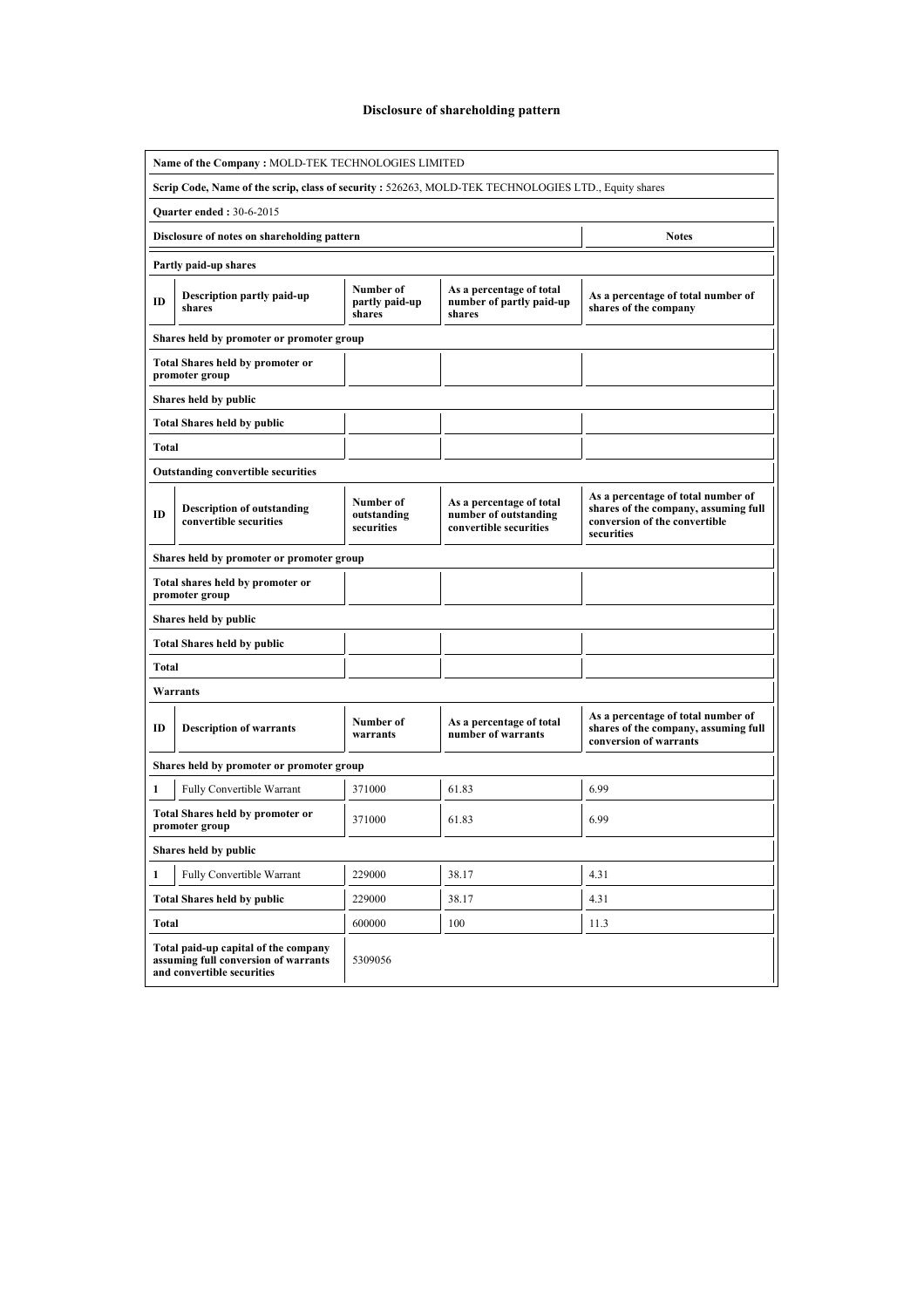# Disclosure of fully paid-up shares

|                                   | Name of the Company: MOLD-TEK TECHNOLOGIES LIMITED                         |                                         |                                                    |                                 |                                                                                                      |                                         |                                       |                                              |                                  |
|-----------------------------------|----------------------------------------------------------------------------|-----------------------------------------|----------------------------------------------------|---------------------------------|------------------------------------------------------------------------------------------------------|-----------------------------------------|---------------------------------------|----------------------------------------------|----------------------------------|
|                                   |                                                                            |                                         |                                                    |                                 | Scrip Code, Name of the scrip, class of security : 526263, MOLD-TEK TECHNOLOGIES LTD., Equity shares |                                         |                                       |                                              |                                  |
|                                   | <b>Quarter ended: 30-6-2015</b>                                            |                                         |                                                    |                                 |                                                                                                      |                                         |                                       |                                              |                                  |
|                                   | Disclosure of notes on fully paid-up shares                                |                                         |                                                    |                                 |                                                                                                      |                                         |                                       |                                              | <b>Notes</b>                     |
|                                   | Category code                                                              |                                         |                                                    |                                 |                                                                                                      | percentage of total<br>number of shares | <b>Total Shareholding as a</b>        | Shares pledged or<br>otherwise<br>encumbered |                                  |
|                                   |                                                                            |                                         | Number of<br>shareholders                          | Total<br>number<br>of<br>shares | Number of<br>shares held in<br>dematerialised<br>form                                                | As a<br>percentage<br>of $(A+B)$        | As a<br>percentage<br>of<br>$(A+B+C)$ | Number<br>of<br>shares                       | As a<br>percentage               |
| $($ I                             | (II)                                                                       |                                         | (III)                                              | (IV)                            | (V)                                                                                                  | (VI)                                    | (VII)                                 | (VIII)                                       | $(IX)=$<br>(VIII)/(IV)<br>$*100$ |
| (A)                               |                                                                            |                                         | <b>Shareholding of Promoter and Promoter Group</b> |                                 |                                                                                                      |                                         |                                       |                                              |                                  |
| (1)                               | Indian                                                                     |                                         |                                                    |                                 |                                                                                                      |                                         |                                       |                                              |                                  |
| (a)                               | <b>Individuals or Hindu</b><br>undivided family                            |                                         | 21                                                 | 1818157                         | 1818157                                                                                              | 38.61                                   | 38.61                                 | 75000                                        | 4.13                             |
| (b)                               | Central government or<br>State government(s)                               |                                         |                                                    |                                 |                                                                                                      |                                         |                                       |                                              |                                  |
| (c)                               | <b>Bodies corporate</b>                                                    |                                         | $\mathbf{1}$                                       | 423433                          | 423433                                                                                               | 8.99                                    | 8.99                                  |                                              |                                  |
| (d)                               | <b>Financial institutions or</b><br>banks                                  |                                         |                                                    |                                 |                                                                                                      |                                         |                                       |                                              |                                  |
| (e)                               | Any other<br>(specify)                                                     | Description<br>of<br>Shareholder        |                                                    |                                 |                                                                                                      |                                         |                                       |                                              |                                  |
|                                   |                                                                            | <b>Total Others</b>                     |                                                    |                                 |                                                                                                      |                                         |                                       |                                              |                                  |
|                                   |                                                                            | Sub Total $(A)$ $(1)$                   | 22                                                 | 2241590                         | 2241590                                                                                              | 47.6                                    | 47.6                                  | 75000                                        | 3.35                             |
| (2)                               | Foreign                                                                    |                                         |                                                    |                                 |                                                                                                      |                                         |                                       |                                              |                                  |
| (a)                               | Non-resident individuals or<br>foreign individuals                         |                                         |                                                    |                                 |                                                                                                      |                                         |                                       |                                              |                                  |
| (b)                               | <b>Bodies corporate</b>                                                    |                                         |                                                    |                                 |                                                                                                      |                                         |                                       |                                              |                                  |
| (c)                               | <b>Institutions</b>                                                        |                                         |                                                    |                                 |                                                                                                      |                                         |                                       |                                              |                                  |
| (d)                               | Qualified foreign investor                                                 |                                         |                                                    |                                 |                                                                                                      |                                         |                                       |                                              |                                  |
| (e)                               | Any other<br>(specify)                                                     | <b>Description</b><br>of<br>Shareholder |                                                    |                                 |                                                                                                      |                                         |                                       |                                              |                                  |
|                                   |                                                                            | <b>Total Others</b>                     |                                                    |                                 |                                                                                                      |                                         |                                       |                                              |                                  |
|                                   |                                                                            | Sub-Total $(A)$ $(2)$                   |                                                    |                                 |                                                                                                      |                                         |                                       |                                              |                                  |
|                                   | <b>Total Shareholding of Promoter</b><br>and Promoter Group $(A) = (A)(1)$ | $+(A)(2)$                               | 22                                                 | 2241590                         | 2241590                                                                                              | 47.6                                    | 47.6                                  | 75000                                        | 3.35                             |
| (B)<br><b>Public Shareholding</b> |                                                                            |                                         |                                                    |                                 |                                                                                                      |                                         |                                       |                                              |                                  |
| (1)<br><b>Institutions</b>        |                                                                            |                                         |                                                    |                                 |                                                                                                      |                                         |                                       |                                              |                                  |
| (a)                               | <b>Mutual funds or UTI</b>                                                 |                                         |                                                    |                                 |                                                                                                      |                                         |                                       |                                              |                                  |
| (b)                               | <b>Financial institutions or</b><br>banks                                  |                                         |                                                    |                                 |                                                                                                      |                                         |                                       |                                              |                                  |
| (c)                               | Central government or<br>State government(s)                               |                                         |                                                    |                                 |                                                                                                      |                                         |                                       |                                              |                                  |
| (d)                               | Venture capital funds                                                      |                                         |                                                    |                                 |                                                                                                      |                                         |                                       |                                              |                                  |
| (e)                               | <b>Insurance companies</b>                                                 |                                         |                                                    |                                 |                                                                                                      |                                         |                                       |                                              |                                  |
| (f)                               | <b>Foreign institutional</b><br>investors                                  |                                         | $\mathbf{1}$                                       | 118943                          | 118943                                                                                               | 2.53                                    | 2.53                                  |                                              |                                  |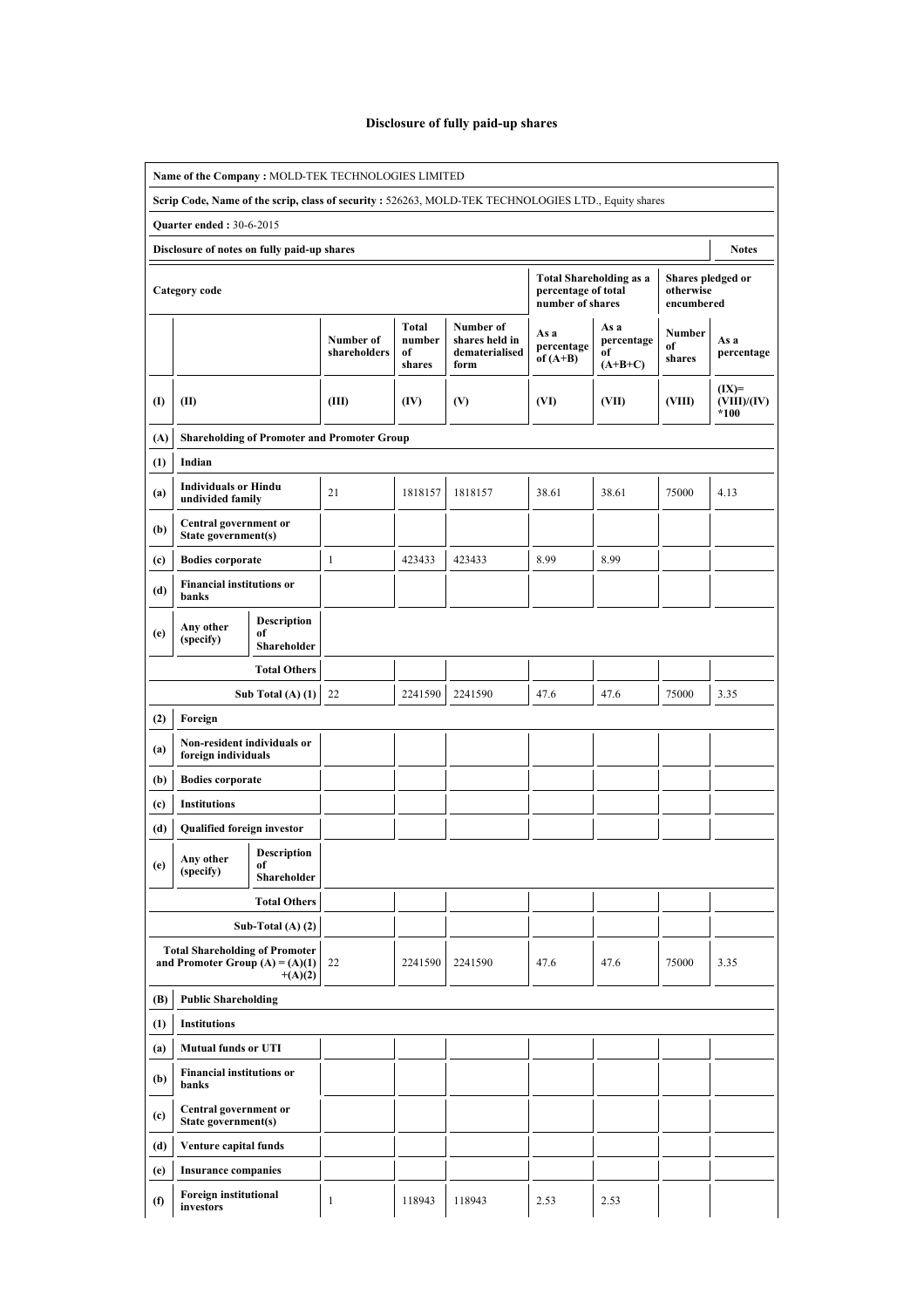| (g)                                                  | Foreign venture capital<br>investors                                                           |                                         |              |         |         |       |       |       |      |  |
|------------------------------------------------------|------------------------------------------------------------------------------------------------|-----------------------------------------|--------------|---------|---------|-------|-------|-------|------|--|
| (h)                                                  | <b>Qualified foreign investor</b>                                                              |                                         |              |         |         |       |       |       |      |  |
| $\left( \mathbf{k}\right)$                           | <b>Description</b><br>Any other<br>of<br>(specify)<br>Shareholder                              |                                         |              |         |         |       |       |       |      |  |
|                                                      |                                                                                                | <b>Total Others</b>                     |              |         |         |       |       |       |      |  |
|                                                      |                                                                                                | Sub Total $(B)$ $(1)$                   | $\mathbf{1}$ | 118943  | 118943  | 2.53  | 2.53  |       |      |  |
| (2)                                                  | <b>Non-Institutions</b>                                                                        |                                         |              |         |         |       |       |       |      |  |
| (a)                                                  | <b>Bodies corporate</b>                                                                        |                                         | 110          | 308930  | 308930  | 6.56  | 6.56  |       |      |  |
| (b)                                                  | Individuals                                                                                    |                                         |              |         |         |       |       |       |      |  |
| i                                                    | <b>Individual shareholders</b><br>holding nominal share<br>capital up to Rs one lakh           |                                         | 5041         | 914339  | 838607  | 19.42 | 19.42 |       |      |  |
| ii                                                   | <b>Individual shareholders</b><br>holding nominal share<br>capital in excess of Rs one<br>lakh |                                         | 35           | 1055764 | 1055764 | 22.42 | 22.42 |       |      |  |
| (c)                                                  | Qualified foreign investor                                                                     |                                         |              |         |         |       |       |       |      |  |
| (d)                                                  | Any other<br>(specify)                                                                         | <b>Description</b><br>of<br>Shareholder |              |         |         |       |       |       |      |  |
| $\mathbf{1}$                                         | Non-<br><b>Institutions</b><br><b>Shareholders</b><br>1                                        | <b>NRI</b>                              | 75           | 63451   | 63451   | 1.35  | 1.35  |       |      |  |
| $\mathbf{2}$                                         | Non-<br><b>Institutions</b><br><b>Shareholders</b><br>$\mathbf{2}$                             | Clearing<br>Members                     | 27           | 6039    | 6039    | 0.13  | 0.13  |       |      |  |
|                                                      |                                                                                                | <b>Total Others</b>                     | 102          | 69490   | 69490   | 1.48  | 1.48  |       |      |  |
|                                                      |                                                                                                | Sub-total $(B)$ $(2)$                   | 5288         | 2348523 | 2272791 | 49.87 | 49.87 |       |      |  |
| Total Public Shareholding $(B)$ =<br>$(B)(1)+(B)(2)$ |                                                                                                |                                         | 5289         | 2467466 | 2391734 | 52.4  | 52.4  |       |      |  |
| TOTAL $(A)+(B)$                                      |                                                                                                |                                         | 5311         | 4709056 | 4633324 | 100   | 100   | 75000 | 1.59 |  |
| (C)                                                  | Shares held by custodians and against which depository receipts have been issued               |                                         |              |         |         |       |       |       |      |  |
| <b>Promoter and promoter</b><br>(1)<br>group         |                                                                                                |                                         |              |         |         |       |       |       |      |  |
| (2)<br>Public                                        |                                                                                                |                                         |              |         |         |       |       |       |      |  |
|                                                      | <b>Total Shares held by Custodians</b>                                                         | (C)                                     |              |         |         |       |       |       |      |  |
|                                                      | <b>GRAND TOTAL</b> (A)+(B)+(C) $\vert$                                                         |                                         | 5311         | 4709056 | 4633324 |       | 100   | 75000 | 1.59 |  |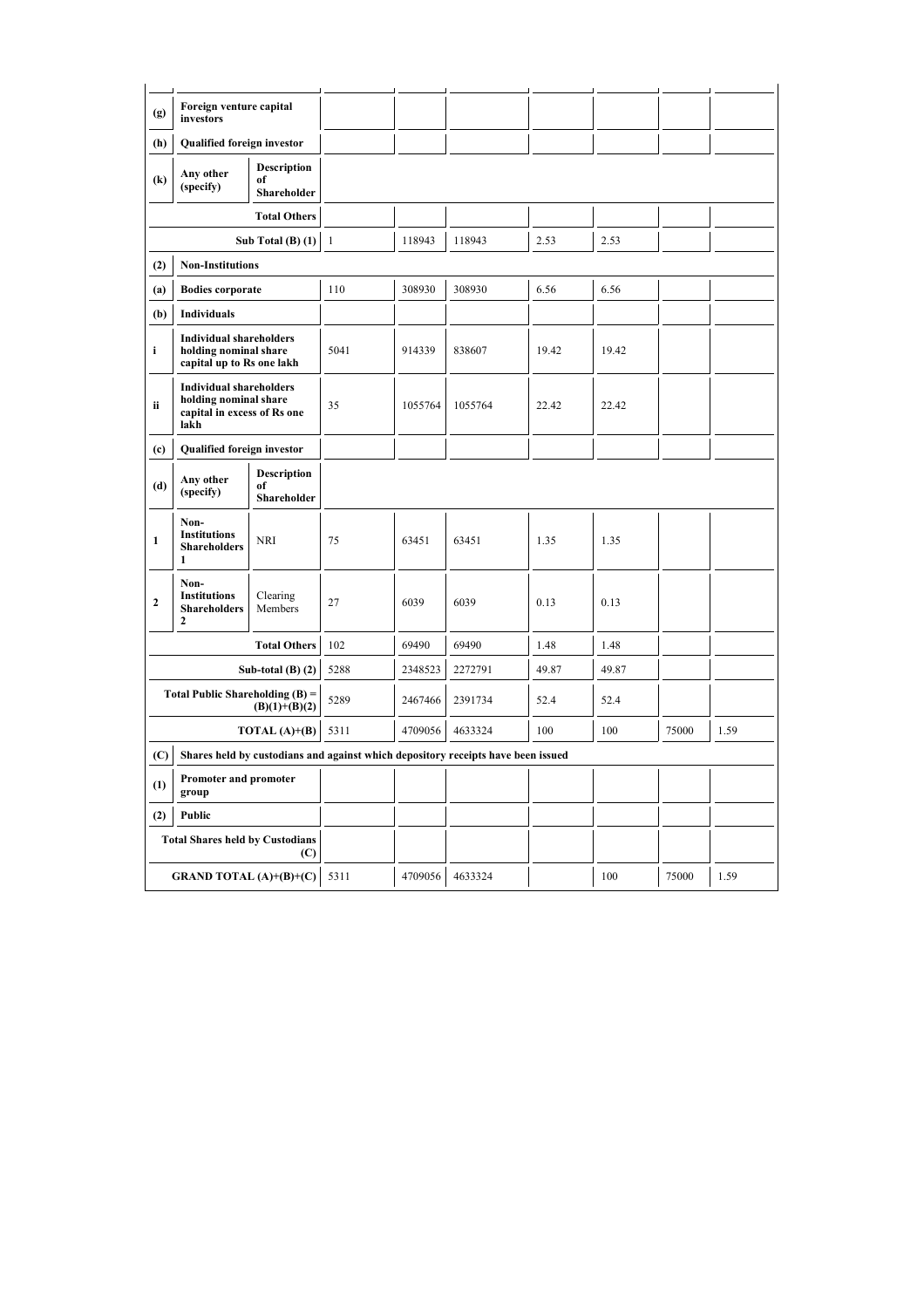#### (I) (b) Statement showing holding of securities (including shares,warrants,convertible securities) of persons belonging to the category Promoter and Promoter Group

|                                                                                                      | Name of the Company: MOLD-TEK TECHNOLOGIES LIMITED                                        |                                           |                                                                |                                     |                            |                                                                                       |                                  |                                                                                                      |                                                |                                                                                                                          |                                                                                                                                                                                                               |  |  |
|------------------------------------------------------------------------------------------------------|-------------------------------------------------------------------------------------------|-------------------------------------------|----------------------------------------------------------------|-------------------------------------|----------------------------|---------------------------------------------------------------------------------------|----------------------------------|------------------------------------------------------------------------------------------------------|------------------------------------------------|--------------------------------------------------------------------------------------------------------------------------|---------------------------------------------------------------------------------------------------------------------------------------------------------------------------------------------------------------|--|--|
| Scrip Code, Name of the scrip, class of security : 526263, MOLD-TEK TECHNOLOGIES LTD., Equity shares |                                                                                           |                                           |                                                                |                                     |                            |                                                                                       |                                  |                                                                                                      |                                                |                                                                                                                          |                                                                                                                                                                                                               |  |  |
|                                                                                                      | <b>Quarter ended: 30-6-2015</b>                                                           |                                           |                                                                |                                     |                            |                                                                                       |                                  |                                                                                                      |                                                |                                                                                                                          |                                                                                                                                                                                                               |  |  |
|                                                                                                      | Disclosure of notes on securities belonging to the category "Promoter and Promoter Group" |                                           |                                                                |                                     |                            |                                                                                       |                                  |                                                                                                      |                                                |                                                                                                                          | <b>Notes</b>                                                                                                                                                                                                  |  |  |
| Sr.<br>No.                                                                                           |                                                                                           | <b>Details of Shares</b><br>held          |                                                                | <b>Encumbered Share</b>             |                            |                                                                                       | <b>Details of warrants</b>       |                                                                                                      | <b>Details of convertible</b><br>securities    |                                                                                                                          |                                                                                                                                                                                                               |  |  |
|                                                                                                      | Name of the<br>shareholder                                                                | <b>Number</b><br>of the<br>shares<br>held | As a<br>percentage<br>of grand<br>total $(A)$ +<br>$(B) + (C)$ | Encumbered<br>- number of<br>shares | As a<br>percentage         | As a<br>percentage<br>of grand<br>total $(A)$ +<br>$(B) + (C)$<br>of clause<br>(I)(a) | Number<br>of<br>warrants<br>held | Warrants<br>held as a<br>percentage<br>of total<br>numbers<br>of<br>warrants<br>of the<br>same class | Number of<br>convertible<br>securities<br>held | Convertible<br>securities<br>as<br>percentage<br>of total<br>numbers of<br>convertible<br>securities<br>of same<br>class | <b>Total</b><br>shares<br>(including<br>underlying<br>shares<br>assuming<br>full<br>conversion<br>of<br>warrants<br>and<br>convertible<br>securities)<br>as a<br>percentage<br>of diluted<br>share<br>capital |  |  |
| $\textbf{(I)}$                                                                                       | (II)                                                                                      | (III)                                     | (IV)                                                           | (V)                                 | $(VI)=(V)/$<br>$(III)*100$ | (I)(a) (VII)                                                                          | (VIII)                           | (IX)                                                                                                 | (X)                                            | (XI)                                                                                                                     | (XII)                                                                                                                                                                                                         |  |  |
| 1                                                                                                    | <b>MOLD-TEK</b><br><b>PACKAGING</b><br><b>LIMITED</b>                                     | 423433                                    | 8.99                                                           |                                     |                            |                                                                                       |                                  |                                                                                                      |                                                |                                                                                                                          | 7.98                                                                                                                                                                                                          |  |  |
| $\mathbf 2$                                                                                          | <b>SUDHA RANI</b><br><b>JANUMAHANTI</b>                                                   | 394642                                    | 8.38                                                           |                                     |                            |                                                                                       |                                  |                                                                                                      |                                                |                                                                                                                          | 7.43                                                                                                                                                                                                          |  |  |
| 3                                                                                                    | SUBRAMANYAM<br><b>ADIVISHNU</b>                                                           | 263018                                    | 5.59                                                           |                                     |                            |                                                                                       | 90000                            | 24.26                                                                                                |                                                |                                                                                                                          | 6.65                                                                                                                                                                                                          |  |  |
| 4                                                                                                    | <b>NAVYA MYTHRI</b><br><b>JANUMAHANTI</b>                                                 | 236548                                    | 5.02                                                           | 75000                               | 31.71                      | 1.59                                                                                  |                                  |                                                                                                      |                                                |                                                                                                                          | 4.46                                                                                                                                                                                                          |  |  |
| 5                                                                                                    | <b>RANA PRATAP</b><br><b>JANUMAHANTI</b>                                                  | 139386                                    | 2.96                                                           |                                     |                            |                                                                                       |                                  |                                                                                                      |                                                |                                                                                                                          | 2.63                                                                                                                                                                                                          |  |  |
| 6                                                                                                    | <b>DURGA SUNDEEP</b><br><b>ADIVISHNU</b>                                                  | 119478                                    | 2.54                                                           |                                     |                            |                                                                                       |                                  |                                                                                                      |                                                |                                                                                                                          | 2.25                                                                                                                                                                                                          |  |  |
| 7                                                                                                    | <b>SESHU KUMARI</b><br><b>ADIVISHNU</b>                                                   | 118167                                    | 2.51                                                           |                                     |                            |                                                                                       |                                  |                                                                                                      |                                                |                                                                                                                          | 2.23                                                                                                                                                                                                          |  |  |
| 8                                                                                                    | PADMAVATI<br><b>NANDIVADA</b>                                                             | 105150                                    | 2.23                                                           |                                     |                            |                                                                                       |                                  |                                                                                                      |                                                |                                                                                                                          | 1.98                                                                                                                                                                                                          |  |  |
| 9                                                                                                    | LAKSHMI<br><b>MYTHRI</b><br><b>ADIVISHNU</b>                                              | 80882                                     | 1.72                                                           |                                     |                            |                                                                                       |                                  |                                                                                                      |                                                |                                                                                                                          | 1.52                                                                                                                                                                                                          |  |  |
| 10                                                                                                   | <b>SATHYA</b><br><b>SRAVYA</b><br><b>JANUMAHANTI</b>                                      | 65439                                     | 1.39                                                           |                                     |                            |                                                                                       |                                  |                                                                                                      |                                                |                                                                                                                          | 1.23                                                                                                                                                                                                          |  |  |
| 11                                                                                                   | SARADA<br><b>JANUMAHANTI</b>                                                              | 62855                                     | 1.33                                                           |                                     |                            |                                                                                       | 40000                            | 10.78                                                                                                |                                                |                                                                                                                          | 1.94                                                                                                                                                                                                          |  |  |
| 12                                                                                                   | VARA PRASAD<br><b>NANDIVADA</b>                                                           | 55699                                     | 1.18                                                           |                                     |                            |                                                                                       |                                  |                                                                                                      |                                                |                                                                                                                          | 1.05                                                                                                                                                                                                          |  |  |
| 13                                                                                                   | <b>VENKATESWARA</b><br>RAO PATTABHI                                                       | 45646                                     | 0.97                                                           |                                     |                            |                                                                                       |                                  |                                                                                                      |                                                |                                                                                                                          | 0.86                                                                                                                                                                                                          |  |  |
| 14                                                                                                   | <b>LAKSHMAN RAO</b><br><b>JANUMAHANTI</b>                                                 | 43571                                     | 0.93                                                           |                                     |                            |                                                                                       | 200000                           | 53.91                                                                                                |                                                |                                                                                                                          | 4.59                                                                                                                                                                                                          |  |  |
| 15                                                                                                   | <b>BHUJANGA RAO</b><br><b>JANUMAHANTI</b>                                                 | 29121                                     | 0.62                                                           |                                     |                            |                                                                                       |                                  |                                                                                                      |                                                |                                                                                                                          | 0.55                                                                                                                                                                                                          |  |  |
| 16                                                                                                   | <b>MYTRAEYI</b><br>JANUMAHANTI                                                            | 19007                                     | 0.4                                                            |                                     |                            |                                                                                       |                                  |                                                                                                      |                                                |                                                                                                                          | 0.36                                                                                                                                                                                                          |  |  |
| 17                                                                                                   | SATYAVATI<br><b>GOLUKONDA</b>                                                             | 15953                                     | 0.34                                                           |                                     |                            |                                                                                       |                                  |                                                                                                      |                                                |                                                                                                                          | 0.3                                                                                                                                                                                                           |  |  |
|                                                                                                      | <b>SWETHA</b>                                                                             |                                           |                                                                |                                     |                            |                                                                                       |                                  |                                                                                                      |                                                |                                                                                                                          |                                                                                                                                                                                                               |  |  |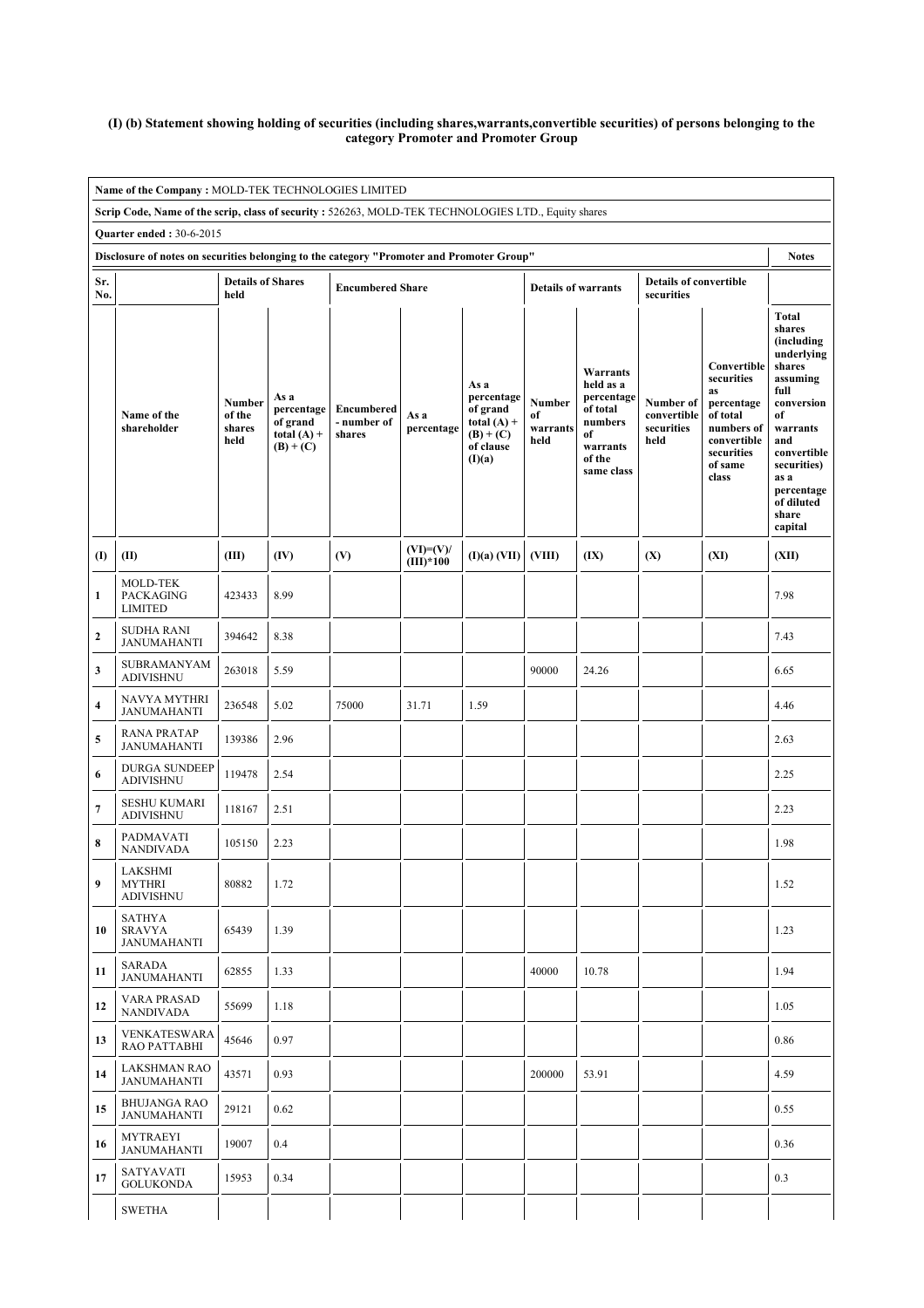| 18           | <b>MYTHRI</b><br><b>JANUMAHANTI</b>         | 9094    | 0.19             |       |      |      |        |      |     | 0.17         |
|--------------|---------------------------------------------|---------|------------------|-------|------|------|--------|------|-----|--------------|
| 19           | <b>PRASANNA</b><br>KUMAR<br><b>GOLKONDA</b> | 5304    | 0.11             |       |      |      | 20000  | 5.39 |     | 0.48         |
| 20           | PRATAP KUMAR<br><b>JANUMAHANTI</b>          | 4683    | 0.1              |       |      |      |        |      |     | 0.09         |
| 21           | <b>SAI LAKSHMI</b><br><b>PATTABHI</b>       | 4282    | 0.09             |       |      |      | 21000  | 5.66 |     | 0.48         |
| 22           | <b>APPA RAO</b><br><b>PATTABHI</b>          | 232     | $\boldsymbol{0}$ |       |      |      |        |      |     | $\mathbf{0}$ |
| <b>Total</b> |                                             | 2241590 | 47.6             | 75000 | 3.35 | 1.59 | 371000 | 100  | 100 | 49.21        |